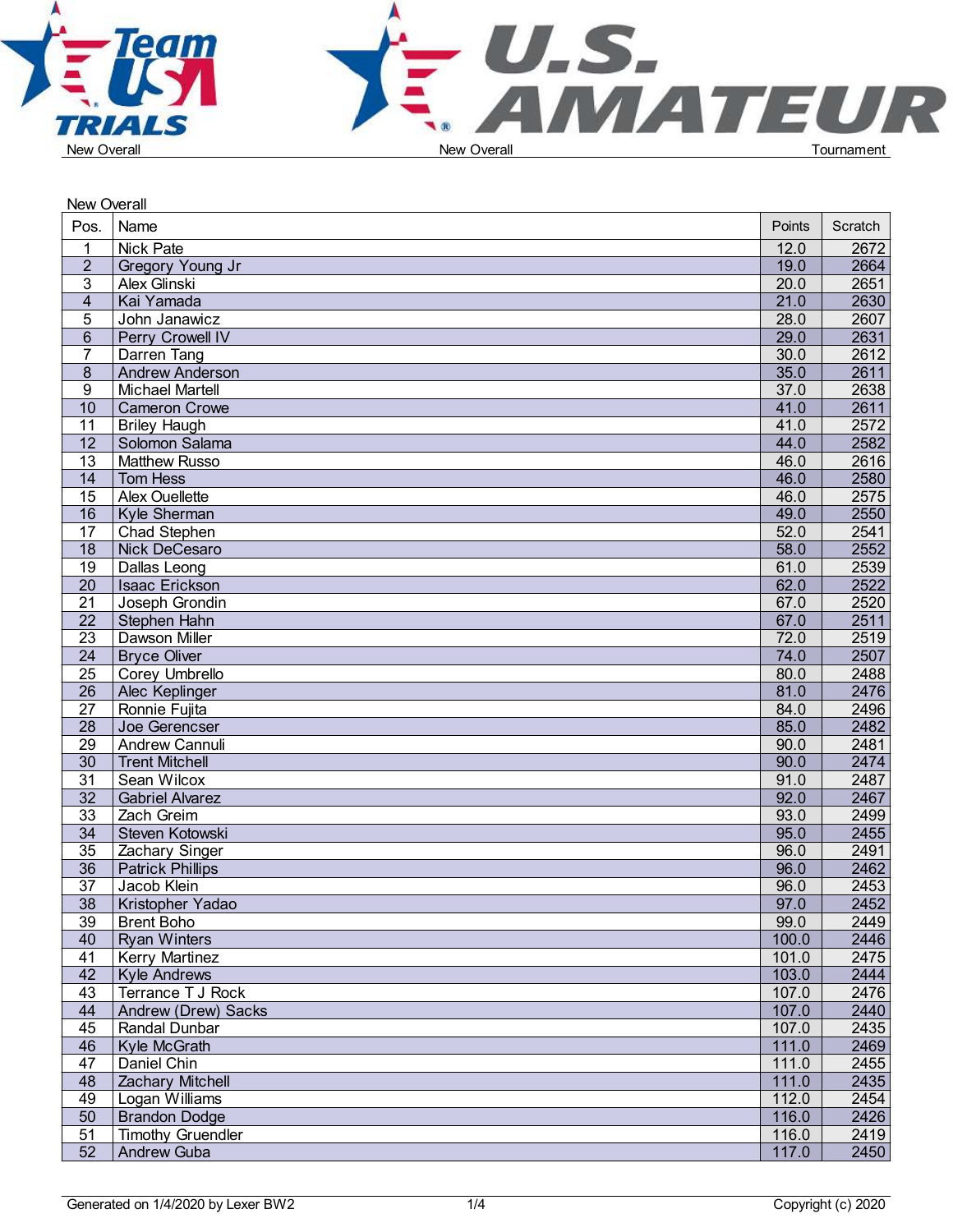



|                 | New Overall (Next 1)                    |        |         |  |
|-----------------|-----------------------------------------|--------|---------|--|
| Pos.            | Name                                    | Points | Scratch |  |
| $\overline{53}$ | Deo Benard                              | 117.0  | 2423    |  |
| 54              | Jacob Frazier                           | 118.0  | 2451    |  |
| 55              | Darwin Wimer                            | 118.0  | 2422    |  |
| $\overline{56}$ | Adam Johnson                            | 122.0  | 2457    |  |
| $\overline{57}$ | <b>Brandon Runk</b>                     | 123.0  | 2419    |  |
| $\overline{58}$ | Lamaki Welch                            | 123.0  | 2407    |  |
| 59              | Spencer Robarge                         | 124.0  | 2424    |  |
| 60              | Jakob Butturff                          | 124.0  | 2409    |  |
| 61              | <b>Tyler Cortez Schenck</b>             | 124.0  | 2401    |  |
| 62              | Joshua Doneghy                          | 125.0  | 2411    |  |
| 63              | <b>Charles Bostic</b>                   | 129.0  | 2398    |  |
| 64              | Anthony Schanen                         | 138.0  | 2385    |  |
| 65              | Michael Harmon Jr                       | 140.0  | 2382    |  |
| 66              | Matthew O'Grady                         | 140.0  | 2374    |  |
| 67              | <b>Richard Paul III</b>                 | 141.0  | 2382    |  |
| 68              | Dean Vargo                              | 142.0  | 2378    |  |
| 69              | Peyton Smith                            | 142.0  | 2374    |  |
| $\overline{70}$ | <b>Tyler Trombetta</b>                  | 144.0  | 2375    |  |
| $\overline{71}$ | Ian Dohan                               | 145.0  | 2379    |  |
| 72              | <b>Tyrell Ingalls</b>                   | 145.0  | 2366    |  |
| $\overline{73}$ | <b>Anthony Neuer</b>                    | 147.0  | 2411    |  |
| $\overline{74}$ | <b>Brandon Bonta</b>                    | 147.0  | 2369    |  |
| $\overline{75}$ | Nathan Stubler                          | 150.0  | 2375    |  |
| 76              |                                         | 151.0  | 2371    |  |
| $\overline{77}$ | <b>Wesley Low</b><br><b>Brett Lloyd</b> | 152.0  | 2363    |  |
| $\overline{78}$ | <b>Blake Martin</b>                     | 152.0  | 2357    |  |
| 79              |                                         |        |         |  |
|                 | Darryl Carreon                          | 153.0  | 2365    |  |
| 80              | Leoj Chin                               | 156.0  | 2364    |  |
| 81              | Dakota Solonka                          | 157.0  | 2350    |  |
| 82              | Tom Hankey Jr                           | 157.0  | 2349    |  |
| 83              | <b>Cerell Cardines</b>                  | 158.0  | 2352    |  |
| 84              | Zack Denton                             | 159.0  | 2353    |  |
| 85              | Steven Faulkner                         | 159.0  | 2344    |  |
| 86              | <b>Blake Earnest</b>                    | 160.0  | 2362    |  |
| 87              | <b>Kirk Mowl</b>                        | 160.0  | 2351    |  |
| $\overline{88}$ | <b>Thomas McNeal</b>                    | 162.0  | 2348    |  |
| 89              | Alexander Hoffman                       | 165.0  | 2342    |  |
| 90              | Justin O'Shaughnessy                    | 166.0  | 2339    |  |
| 91              | <b>Maxwell Roers</b>                    | 168.0  | 2332    |  |
| 92              | Ryan Lee                                | 169.0  | 2360    |  |
| 93              | <b>Brandon Brown</b>                    | 169.0  | 2337    |  |
| 94              | Jalen Mosley                            | 171.0  | 2336    |  |
| 95              | Nick Larsen                             | 173.0  | 2345    |  |
| 96              | Daniel Hong                             | 179.0  | 2329    |  |
| 97              | Jordan Monnens                          | 179.0  | 2308    |  |
| 98              | Cody Johnston                           | 182.0  | 2291    |  |
| 99              | James Bennett                           | 188.0  | 2301    |  |
| 100             | Daniel Hall                             | 189.0  | 2307    |  |
| 101             | Ryan Carlisi                            | 189.0  | 2304    |  |
| 102             | Ashton Yamasaki                         | 189.0  | 2293    |  |
| 103             | John Nicholas Sommer                    | 192.0  | 2307    |  |
| 104             | Duncan Whitaker                         | 192.0  | 2297    |  |
| 105             | Adam Glickman                           | 199.0  | 2278    |  |
|                 |                                         |        |         |  |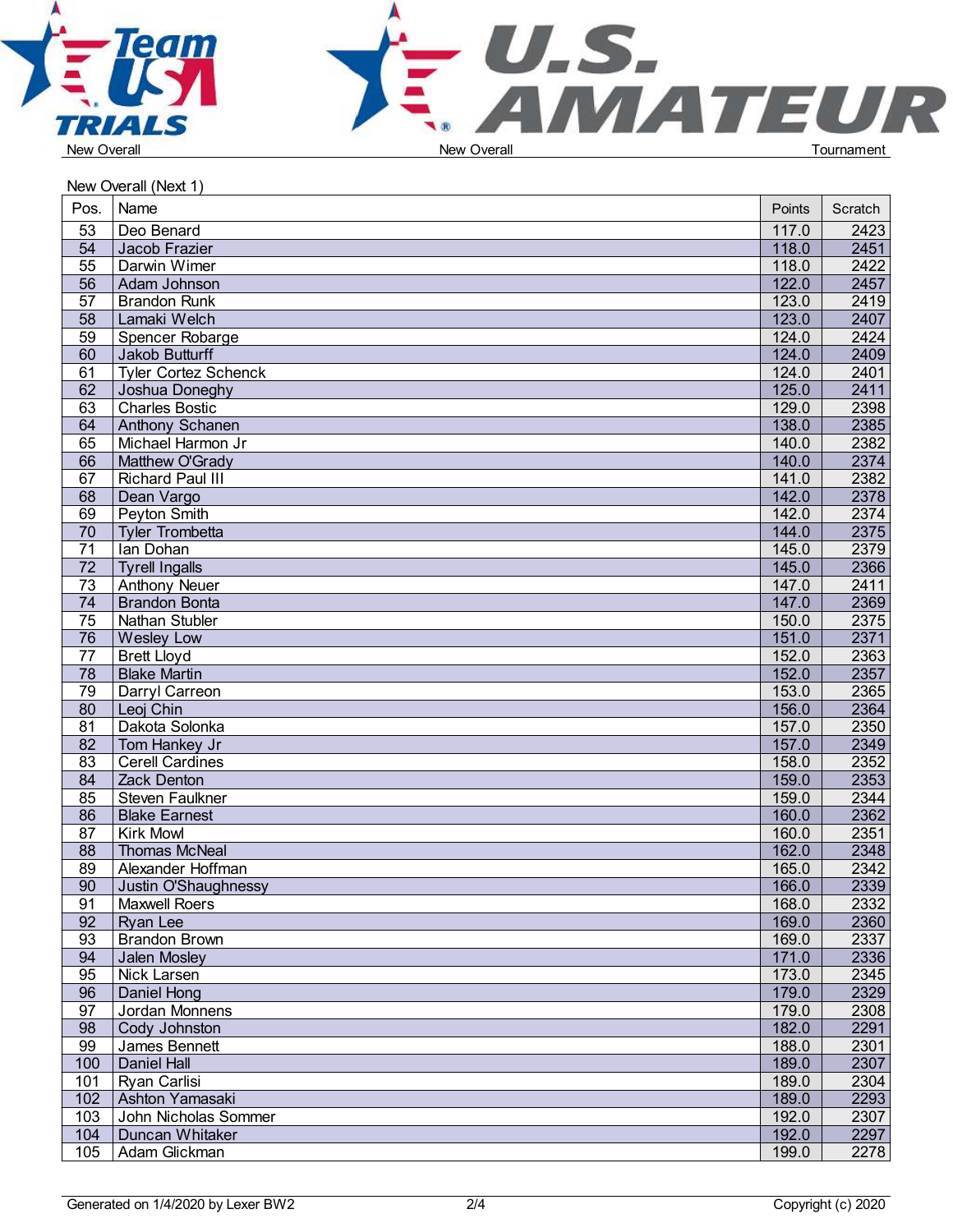



|                  | New Overall (Next 2)     |        |         |  |
|------------------|--------------------------|--------|---------|--|
| Pos.             | Name                     | Points | Scratch |  |
| 106              | Michael Duran            | 200.0  | 2287    |  |
| 107              | Costa Gastouniotis       | 201.0  | 2270    |  |
| 108              | <b>Bryan Osborne</b>     | 201.0  | 2240    |  |
| 109              | John Haynes              | 202.0  | 2260    |  |
| 109              | Cotie Holbek             | 202.0  | 2260    |  |
| 111              | Jacob Dunnum             | 208.0  | 2265    |  |
| 112              | Jacob Mullen             | 210.0  | 2257    |  |
| 113              | Cody Stermer             | 211.0  | 2268    |  |
| 114              | Michael Mirabile         | 214.0  | 2257    |  |
| 115              | Chase Fernandez          | 218.0  | 2246    |  |
|                  | 116   Eddie Langdon      | 219.0  | 2254    |  |
| 117              | Anthony Desko            | 219.0  | 2250    |  |
| 118              | Julian Michael Salinas   | 219.0  | 2233    |  |
| 119              | Joey Ocello              | 219.0  | 2232    |  |
| 120              | Jake Brett               | 227.0  | 2223    |  |
| 121              | Matteo Cittadino         | 230.0  | 2225    |  |
| 122              | Matthew LaBonte          | 232.0  | 2241    |  |
| 123              | Todd Pizanowski          | 234.0  | 2224    |  |
| 124              | Dale Weaver              | 235.0  | 2226    |  |
| 125              | <b>Harley Shene</b>      | 235.0  | 2185    |  |
| $\overline{126}$ | Josh Kennedy             | 236.0  | 2230    |  |
| 127              | Darin Bloomquist         | 236.0  | 2218    |  |
| 128              | Alexander Sorge          | 237.0  | 2233    |  |
| 129              | Brandon Kreiner          | 239.0  | 2195    |  |
| 130              |                          | 240.0  | 2226    |  |
|                  | Angelo Biondo            |        |         |  |
| 131              | Cody Larson              | 245.0  | 2192    |  |
| 132              | Andrew Jensen            | 247.0  | 2197    |  |
| 133              | Louis Luna               | 249.0  | 2201    |  |
| 134              | David Winters            | 249.0  | 2190    |  |
| 135              | <b>Brian Fink</b>        | 250.0  | 2183    |  |
| 136              | Carter Milasinovich      | 253.0  | 2179    |  |
| $\overline{137}$ | Joshua Zilk              | 254.0  | 2189    |  |
| $\overline{138}$ | Grant Oehler             | 254.0  | 2179    |  |
| 139              | Avery Wolf               | 256.0  | 2191    |  |
| 140              | Jordan Bryant            | 259.0  | 2192    |  |
| 141              | <b>Caleb Andrews</b>     | 259.0  | 2074    |  |
|                  | 142   Killian Kilpatrick | 261.0  | 2159    |  |
| 143              | Silas Lira               | 263.0  | 2160    |  |
| 144              | Nickolas Freiberg        | 269.0  | 2144    |  |
| 145              | Joshua Ross              | 271.0  | 2146    |  |
| 146              | Devin Dowdle             | 276.0  | 2125    |  |
| 147              | Devin Flowers            | 278.0  | 2123    |  |
| 148              | Tyler Johnston           | 279.0  | 2139    |  |
| 149              | John Magana              | 284.0  | 2126    |  |
| 150              | Austin Schultz           | 287.0  | 2083    |  |
| 151              | Kenneth High             | 289.0  | 2112    |  |
| 152              | Brian DeLuisa-Anderson   | 291.0  | 2122    |  |
| 153              | Mason Blount             | 291.0  | 2097    |  |
| 154              | Carson Opela             | 293.0  | 2105    |  |
| 155              | <b>Charles Wilken</b>    | 297.0  | 2082    |  |
| 156              | Calvin Au                | 299.0  | 2087    |  |
| 157              | Michael Pyse             | 304.0  | 2069    |  |
| 157              | Jared Durant             | 304.0  | 2069    |  |
|                  |                          |        |         |  |